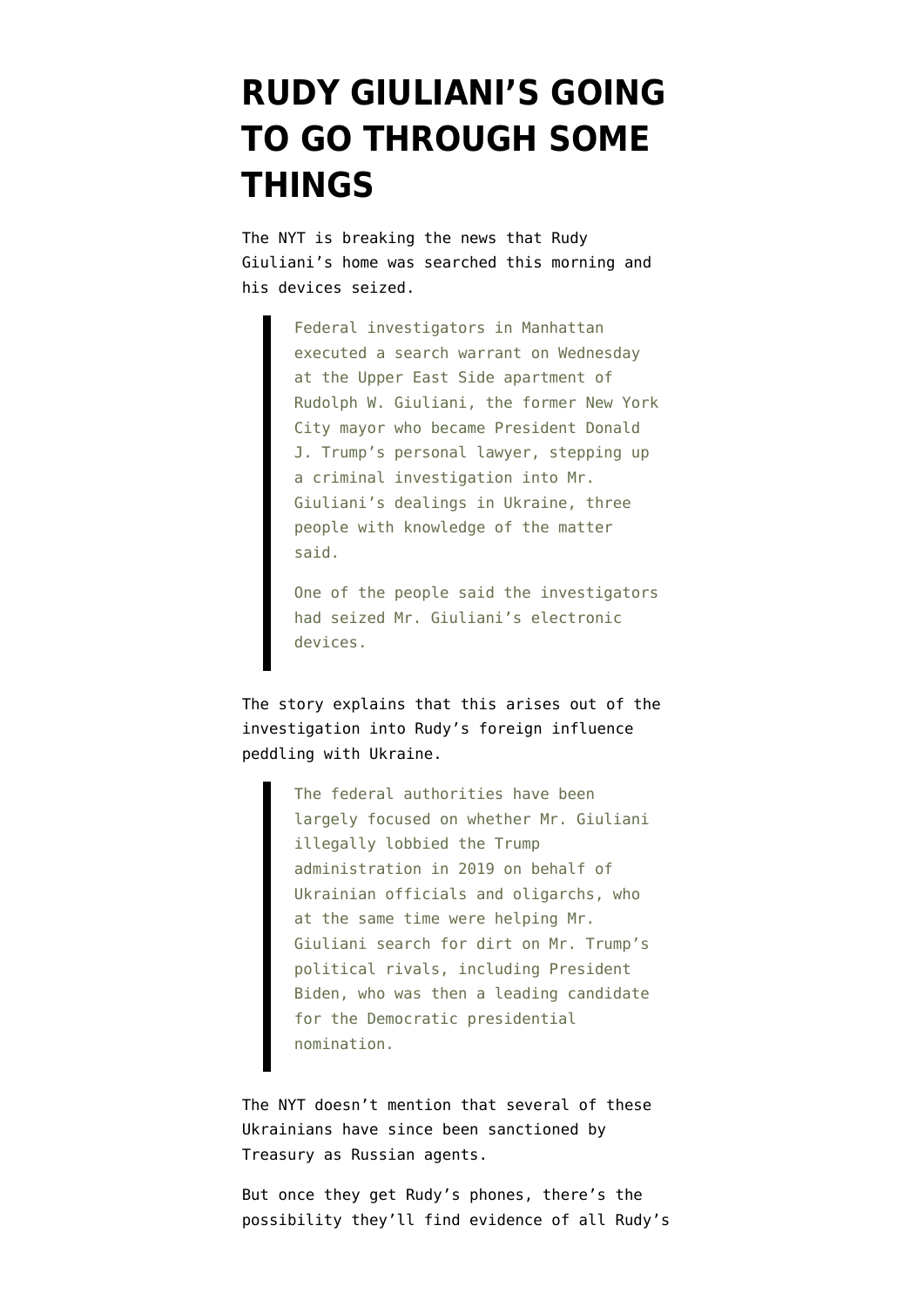other crimes. For example, in January, Rudy was in contact with James Sullivan, who is the brother of accused January 6 insurrectionist John Sullivan and who himself has ties to the Proud Boys.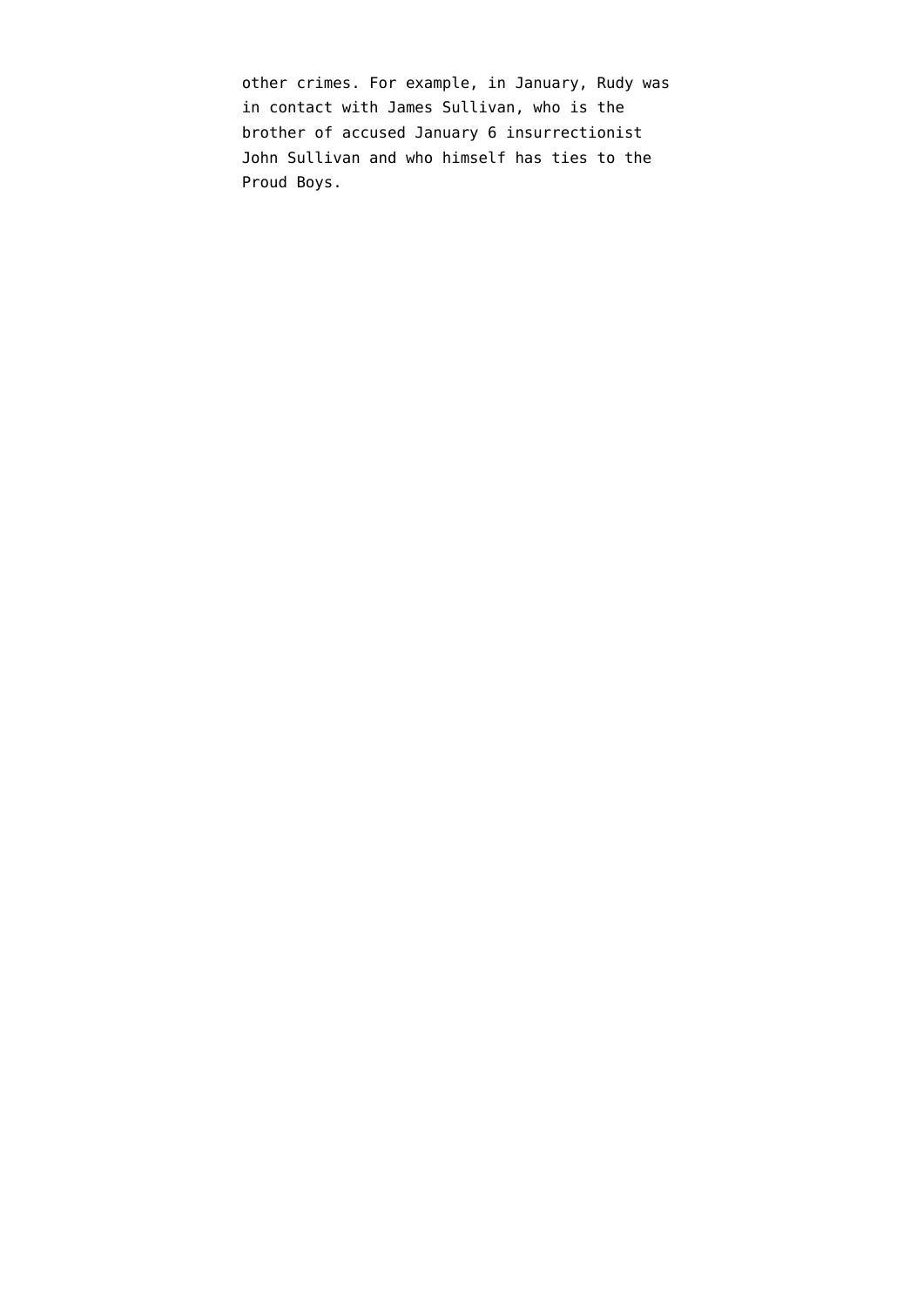

Why wasn't this presented to the witch Hunt Impeachment Congress. Because they have no interest in the truth that riots had nothing to do with the Trump speech. They were organized before speech and carried out on their own by groups like ANTIFA trained to riot.



9:23am · 15 Jan 2021 · Twitter for iPad